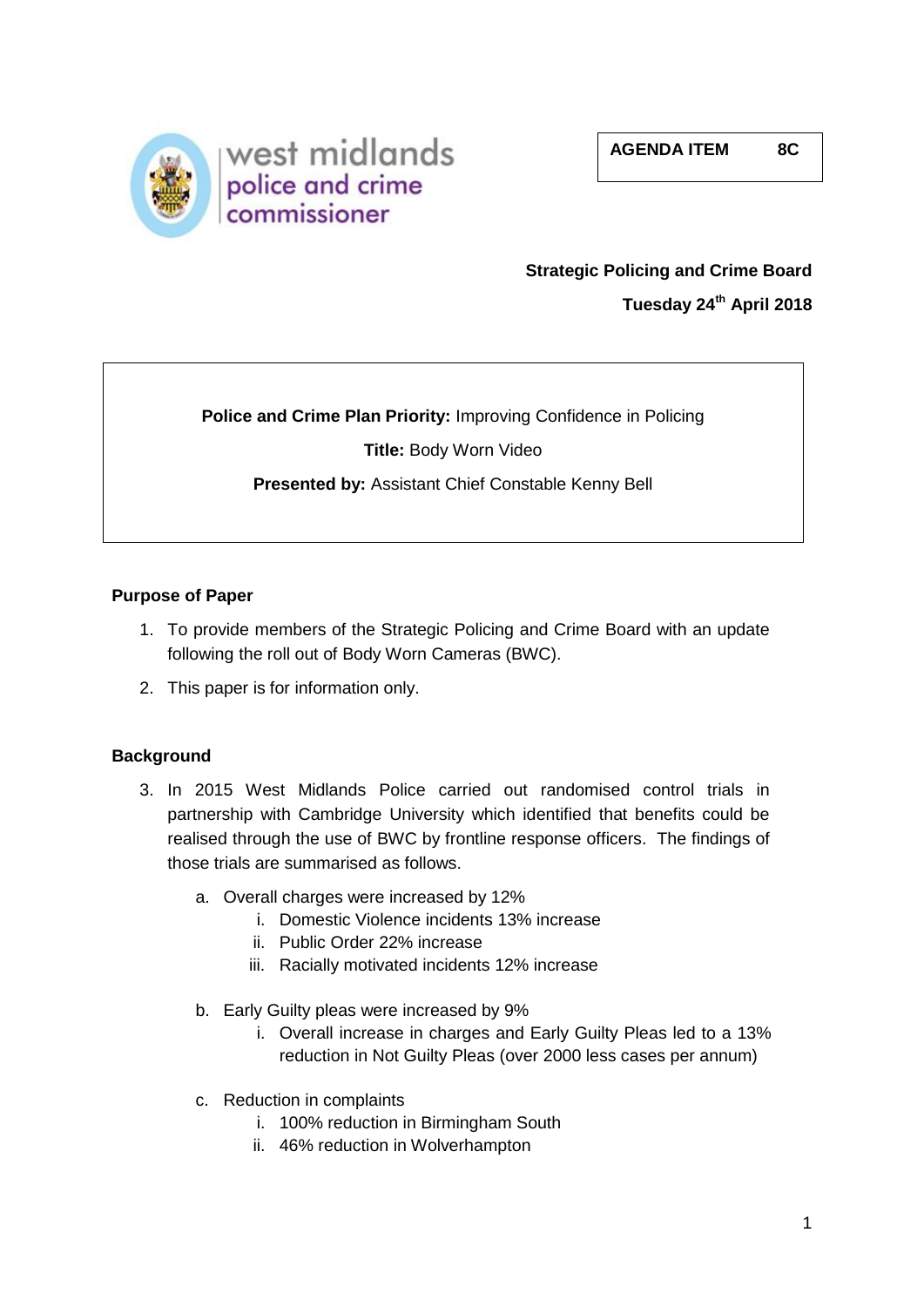- d. Use of force
	- i. 89% reduction in force being used if a camera was present due to the presence of the camera helping to defuse the incident before it escalates to the point force is necessary
	- ii. 100% chance of a non-compliant offender if camera was not present
	- iii. 106% increase in use of physical force if a camera was not present
	- iv. 188% chance that an offender is injured in an arrest if a camera is not present
- 4. The findings of the original randomised control trials were compelling as they demonstrated that where use of BWC was high, benefits realisation was also high. Therefore the decision was made to continue the rollout of BWC to all frontline staff, including all firearms officers, and this commenced in October 2016 (we are fully compliant with national guidance that all armed officers have a BWC).
- 5. Through a tendering process, arrangements were made to secure cameras from Axon UK, supported by their own digital evidence system, 'evidence.com'. To date cameras have been provided as follows:
	- a. 1617 Body Cameras purchased (Axon Body 2)
		- Issued to all response officers (PC and Sergeant)
		- Approx. 1250 cameras issued with 1200 officers now regularly uploading evidence
		- The remaining cameras have been used as reserve stock and have also been deployed for specialist operations such as Op Pelkin and Op Shaw
	- b. 263 Head cameras purchased (Axon Flex 2)
		- Issued to all firearms officers
		- 230 officers now regularly uploading evidence
		- Remaining cameras are to be issued to officers as part of the firearms uplift and reserve stock for breakages.

# **Body Worn Camera Phase 2**

- 6. It is now intended to extend the rollout of cameras to neighbourhood and other operational teams such as Force Traffic and the Force Support Unit. This requirement includes a combination of personal and pool issue cameras.
- 7. 2400 cameras will be supplied for use by the majority of these teams, with an additional 110 pooled Flex 2 cameras for use in public order situations where helmet mountings are necessary. This amounts to a further 2510 cameras in total.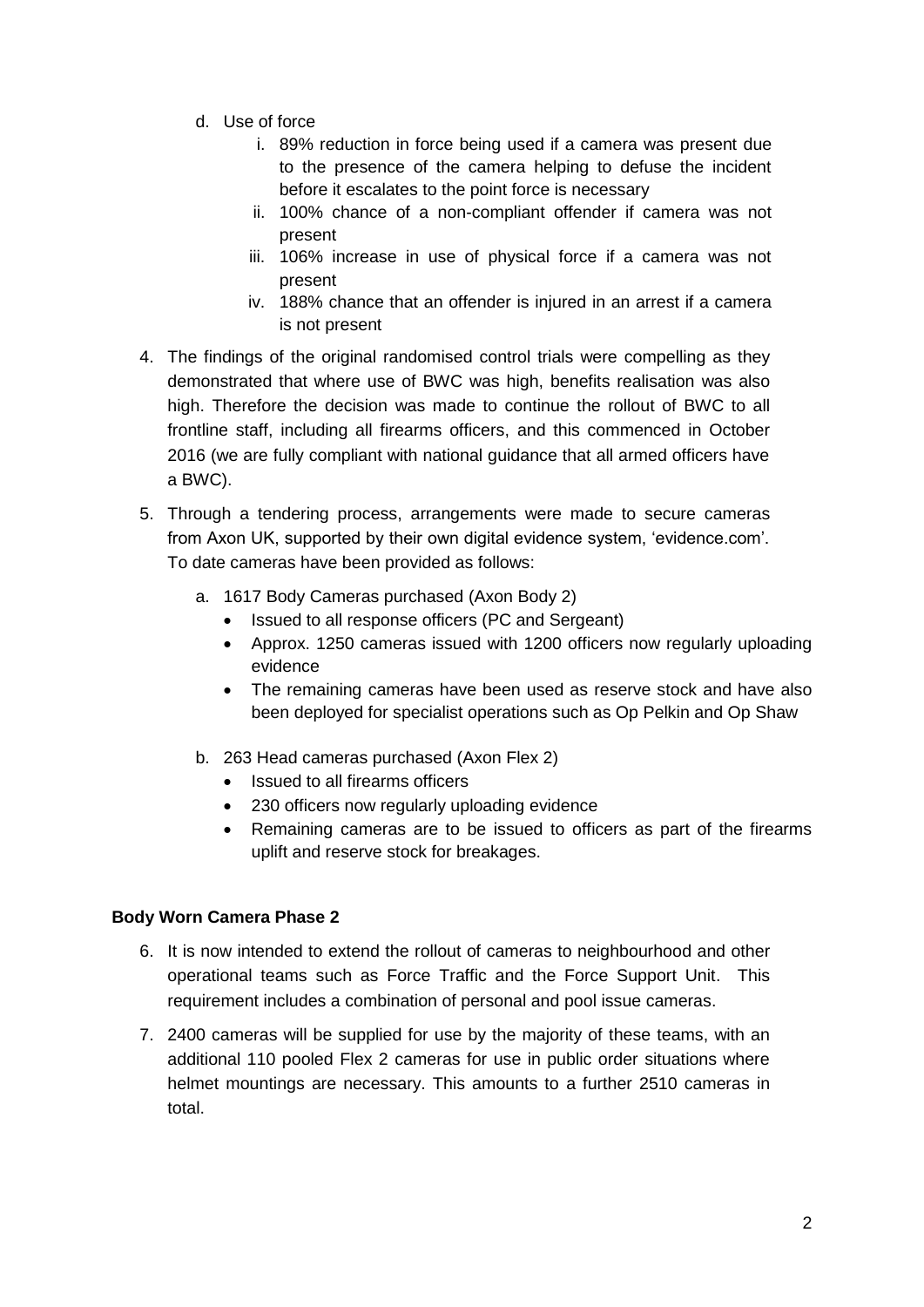- 8. The provision of these cameras will include the procurement of devices, associated hardware, software licences for the Digital Evidence Management System, the computing platform as well as cloud storage and maintenance.
- 9. It is anticipated that this will require an investment of £3.8m over 5 years to implement and maintain the BWC Phase 2 solution to March 2022; a further commitment of £1.5m expenditure for implementation costs to March 2018, including storage and system licences; a commitment of a further £0.9m expenditure to March 2020, including storage, system licensing and replacement costs; and a commitment of a further £1.4m expenditure to March 2022, including storage, system licensing, replacement costs and care plan/warranties
- 10. The first phase of the BWC rollout was estimated to realise savings of £409,000 by 2020. This figure has now increased by a further £400,000 as the force is predicting a significant underspend in data storage. This is due to the fact that the size of the footage (in megabytes) is smaller than was initially planned for.
- 11. Net benefits estimated from the further rollout of the second phase of BWC have been calculated at £1.1m per annum.

## **Cashable Savings Realised to Date**

12. Within the projected savings identified above are included two established posts that have already been realised; one within the Criminal Justice Services Evidential Transcription Unit and one within the Professional Standards Department. These equate to an annual saving of £85,000 (actual).

#### **Challenges to Delivery of Phase 2**

- 13. Following the PCC Strategic Policing and Crime Board on Tuesday 20 March 2018, the commissioner approved the force's estate strategy and an in-depth period of engagement with local communities and officers/staff affected in each local area is underway. The outcome of this consultation is a key interdependency of the BWC Phase 2 Project.
- 14. Each site for potential deployment must be surveyed in order that the network capabilities at that location can be assessed. It was determined through the first phase of deployment that many of the force's existing buildings require network upgrades in order to support the data transfer requirements of BWC. Once such capability has been addressed, physical storage space has to be confirmed and the docking stations fitted before the cameras can be deployed to officers and staff.
- 15. In addition to these physical requirements it has also been necessary to address enhancements to the technical specifications of cameras supplied in the first phase. In May 2018 the General Data Protection Regulations (GDPR)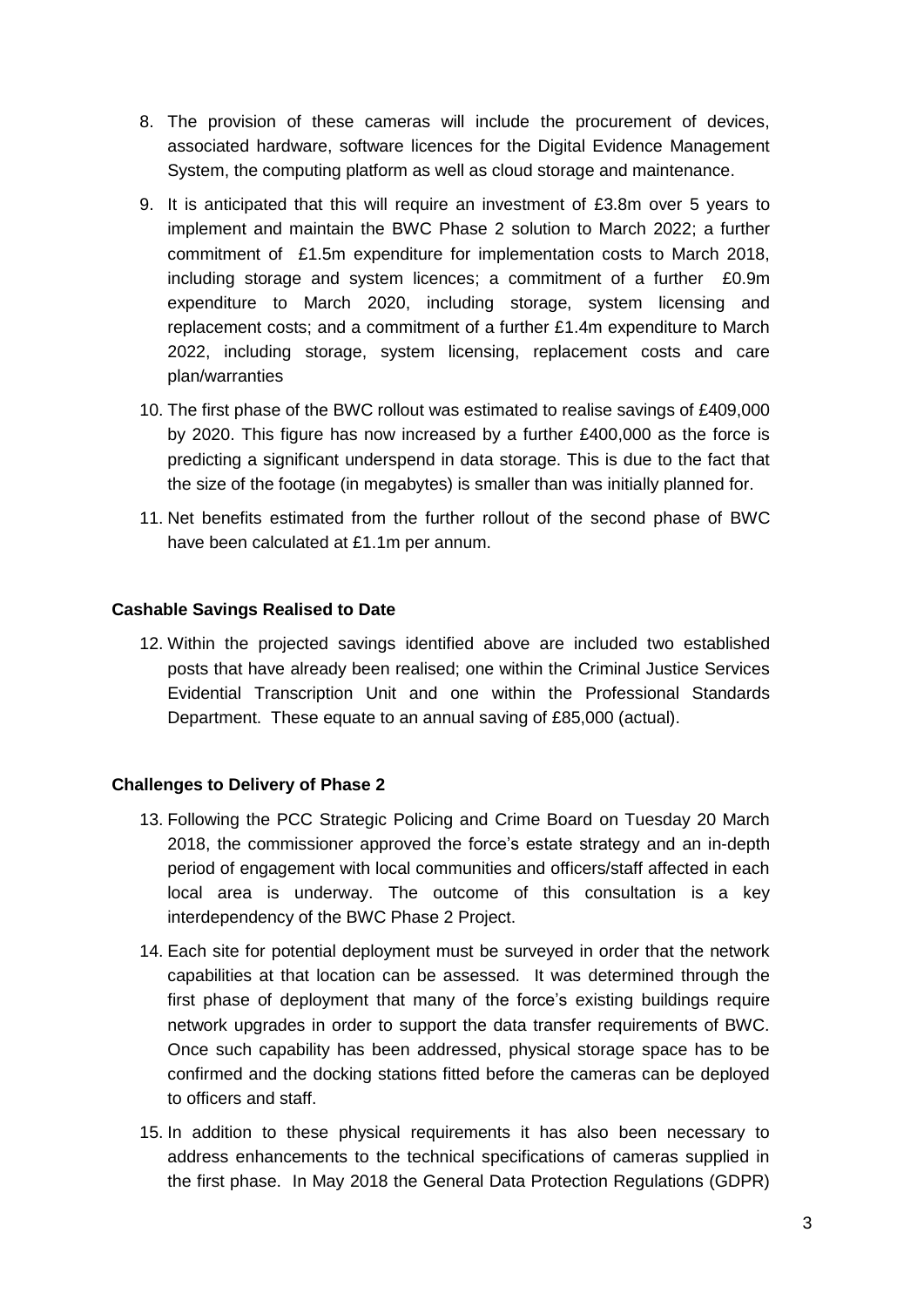are to be implemented in the UK. This change in legislation has necessitated a review of all our data storage and handling capabilities and procedures. As a precaution West Midlands Police is working in partnership with Axon to enhance the existing levels of encryption on the cameras and to introduce additional security measures around the Bluetooth capability.

16. These measures are progressing well and it is now intended to commence the delivery of the first cameras for phase 2 in June 2018. The scheduled rollout will then continue across all departments and locations until September 2018. The full schedule is yet to be finalised whilst the site surveys are being completed, but prioritisation will be given to those teams that police the Night Time Economy (NTE).

#### **Use of BWC, Taser and Pairing Capabilities**

17. West Midlands Police is in the process of upgrading from the use of X26 Taser devices ('single shot') to X2 ('double shot' devices). The X2 device has the additional capability of potentially pairing with the Axon BWC, thus ensuring that every activation of the Taser is automatically captured on body worn video. This capability is dependent upon the use of Bluetooth. West Midlands Police will not therefore be enabling this capability until the Bluetooth enhancements referred to in paragraph 15 have been implemented. However, it is anticipated that the requisite security enhancements will be available in time for the full roll out of X2 devices.

#### **Transfer of Data to the Crown Prosecution Service**

- 18. In order to provide a 'single sign on' facility for the Crown Prosecution Service, transfer of evidence.com from UK Cloud to UK Based Microsoft Azure servers has been necessary. This process has taken longer than originally anticipated whilst the requisite security standards were assured to WMP's satisfaction, the revised system could be adequately tested, the secure migration of data could be assured and the approved deletion of residual data in the outgoing server could also be assured.
- 19. Having now achieved this, subject to the finalisation of user testing, direct digital transfer of BWC evidence to the Crown Prosecution service is expected to commence by June 2018.

#### **Internal Audit Findings**

20. BWC was scrutinised by the Police and Crime Commissioner's Joint Audit Committee on 29<sup>th</sup> March 2018. There are no remaining 'red risks' within the audit report and all issues are now being addressed through 'business as usual' delivery in response to the first phase of BWC and through the project delivery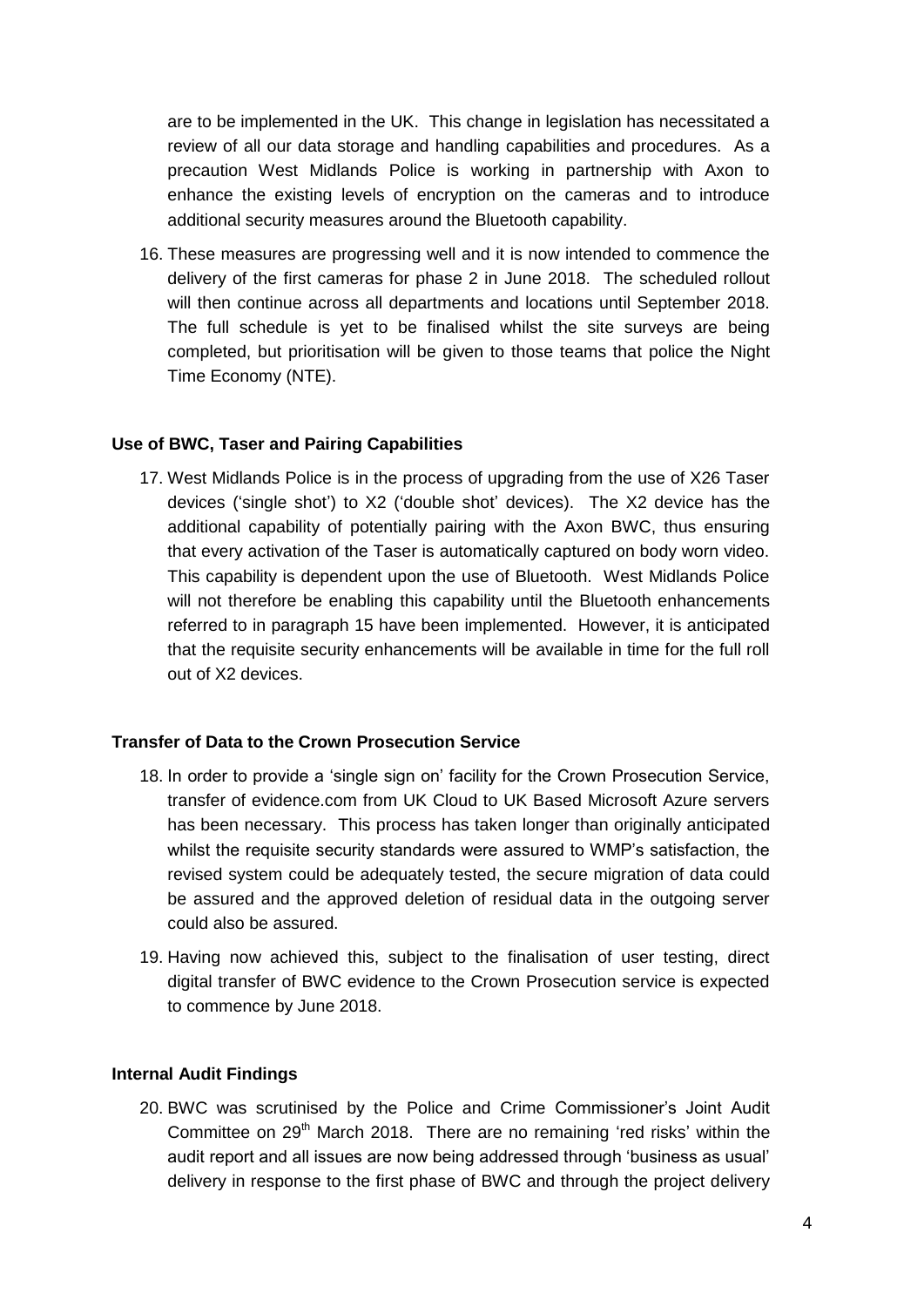of the second phase where new requirements have arisen. All relevant issues such as enhancements to InfoSec arrangements are captured to this report.

## **Data Storage**

- 21. As compliance and best use of BWC improves, data storage requirements increase but remain within budgeted limits. Approximately 15,800 videos are uploaded every month (up from 14,500 last reporting period) and 12,800 images (up from 11,500 last period).
- 22. 26% of videos are now retained for evidential purposes (up from 23%) and 80% of images (was 83% over last reporting period).
- 23. The primary users of BWC are, as reported above, Force Response officers using Axon Body 2 cameras and firearms officers using Axon Flex 2 cameras. Based on this assumption, the average response officer records 11.5 video clips per month and the average Firearms officer records 7.8 clips per month.

# **Training**

- 24. Training for all officers involved in the first phase of BWC was delivered by the Subject Matter Expert alone, with super-users appointed for each individual team to ensure standards were maintained thereafter. Lessons have been learnt from this exercise, with a need to improve levels of compliance and best practice identified. As a result, a 'train the trainer' approach is being delivered for phase 2 with the assistance of Learning & Development. A suite of 'video boxes' is also being produced to support this delivery, with inputs which range from the Senior Responsible Officer for BWC concerning the vision and requisite culture, to investigations officers concerning the best use of BWC in criminal justice proceedings, to frontline officers and their user tips for best practice. Every element of this revised training package has been analysed by the Fairness in Policing Team to ensure that the principles of both procedural and organisational justice are adhered to.
- 25. In addition, the WMP intranet has been updated to include user guides covering all elements of best practice, production of evidence, data transfer using evidence.com etc.

#### **Privacy Rights and Officer Access Controls**

- 26. Where recordings relate to criminal justice proceedings or complaints, Management of Police Information (MOPI) guidelines are applied and data is retained in accordance with these standards.
- 27. Where there is no anticipated outcome or ongoing investigation or complaint relating to the footage, the data is automatically uploaded to evidence.com for a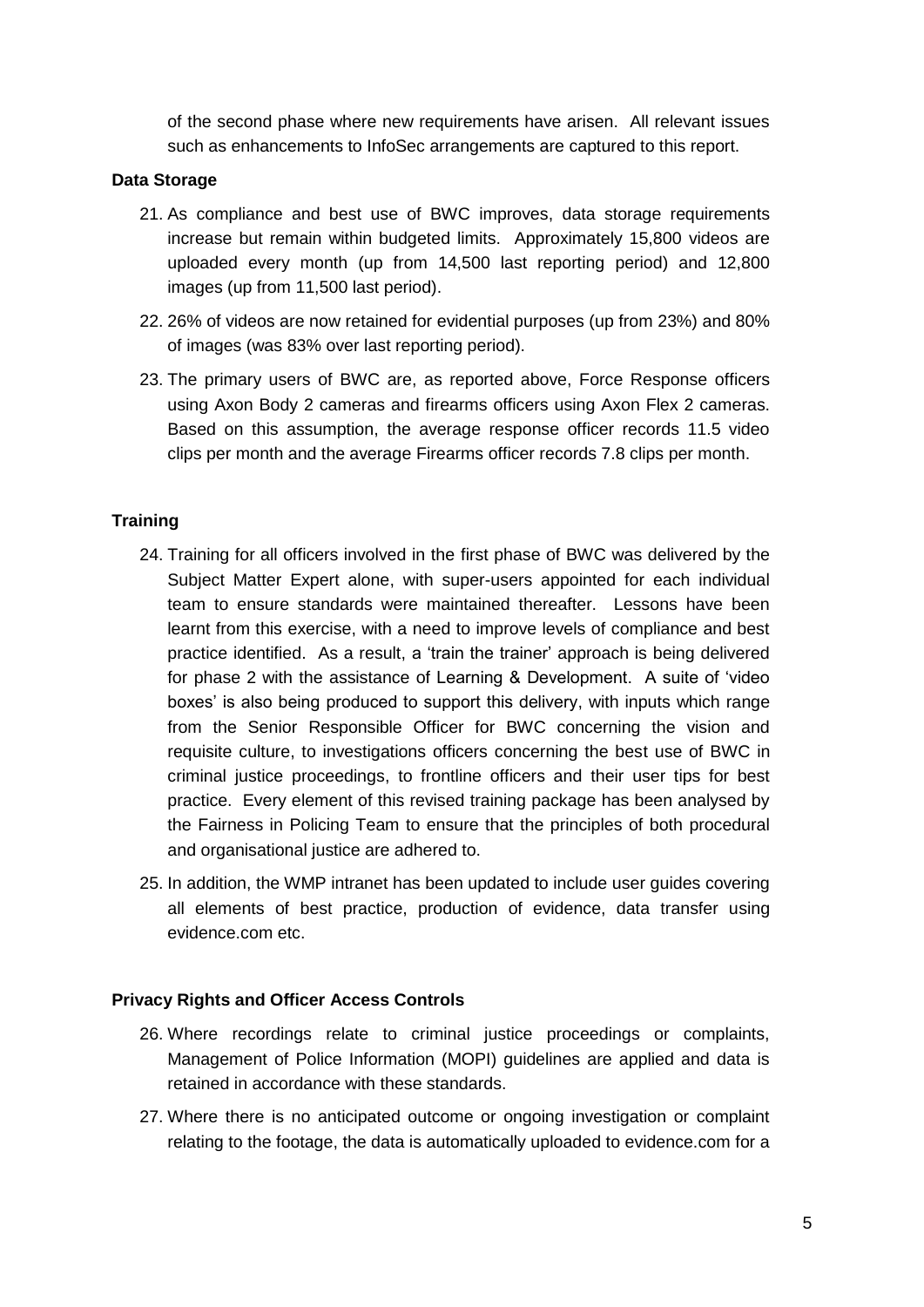duration of 30 days, to allow for subsequent identification of relevance, before then being automatically deleted if no such circumstances materialise.

- 28. These storage timeframes have been determined through application of the Cabinet Office's Data Science Ethical Framework.
- 29. Where data is being stored in the UK cloud environment, support service workers are not able to access the footage itself, but can only identify the presence of data. The data itself is only accessible and viewable by WMP personnel and those granted direct access rights such as CPS lawyers.
- 30. Individual officers can only access their own footage. Supervisors, investigators and specialist departments such as professional standards have wider access rights. However, every viewing is evidenced and recorded for auditing purposes. Additionally, any attempt to edit a clip will produce a fresh 'hash value' which forms part of the digital forensic audit trail that is routinely available for court purposes; thus presenting no additional risk.

## **Legislative Developments**

- 31. In October 2017 The Home Office launched a consultation in relation to Codes of Practice C, H, E and F issued under the Police and Criminal Evidence Act 1984 (PACE). Code C concerns the detention, treatment and questioning of persons detained under PACE, Code H concerns persons detained under the terrorism provisions, Code E concerns the audio recording of suspect interviews and Code F, the visual recording with sound of suspect interviews.
- 32. The latter two codes, E and F relate to the use of BWC. They introduce a revised approach to the audio (Code E) and visual recording (Code F) of suspect interviews. These provide for clarity, consistency and more effective and efficient recording of interviews, with improved safeguards for suspects and the police. The key features of the revised approach are that:
	- a. It extends the range of devices that may be used and enables the police to use the latest recording technology, including any suitably compliant 'Body Worn Video' (BWV) equipment to record suspect interviews;
	- b. WMP has not yet implemented any change in policy in response to the changes and awaits the findings of those forces that have piloted the use of BWC for suspect interviews. The Chief Constable of Avon and Somerset Police will be co-ordinating a national user group in mid-May with this in mind. WMP will be represented on that user group.

#### **Next Steps**

33. WMP are considering opportunities of how to incorporate BWC into the scrutiny panels. We are currently with the Legal Department on the feasibility to do so.